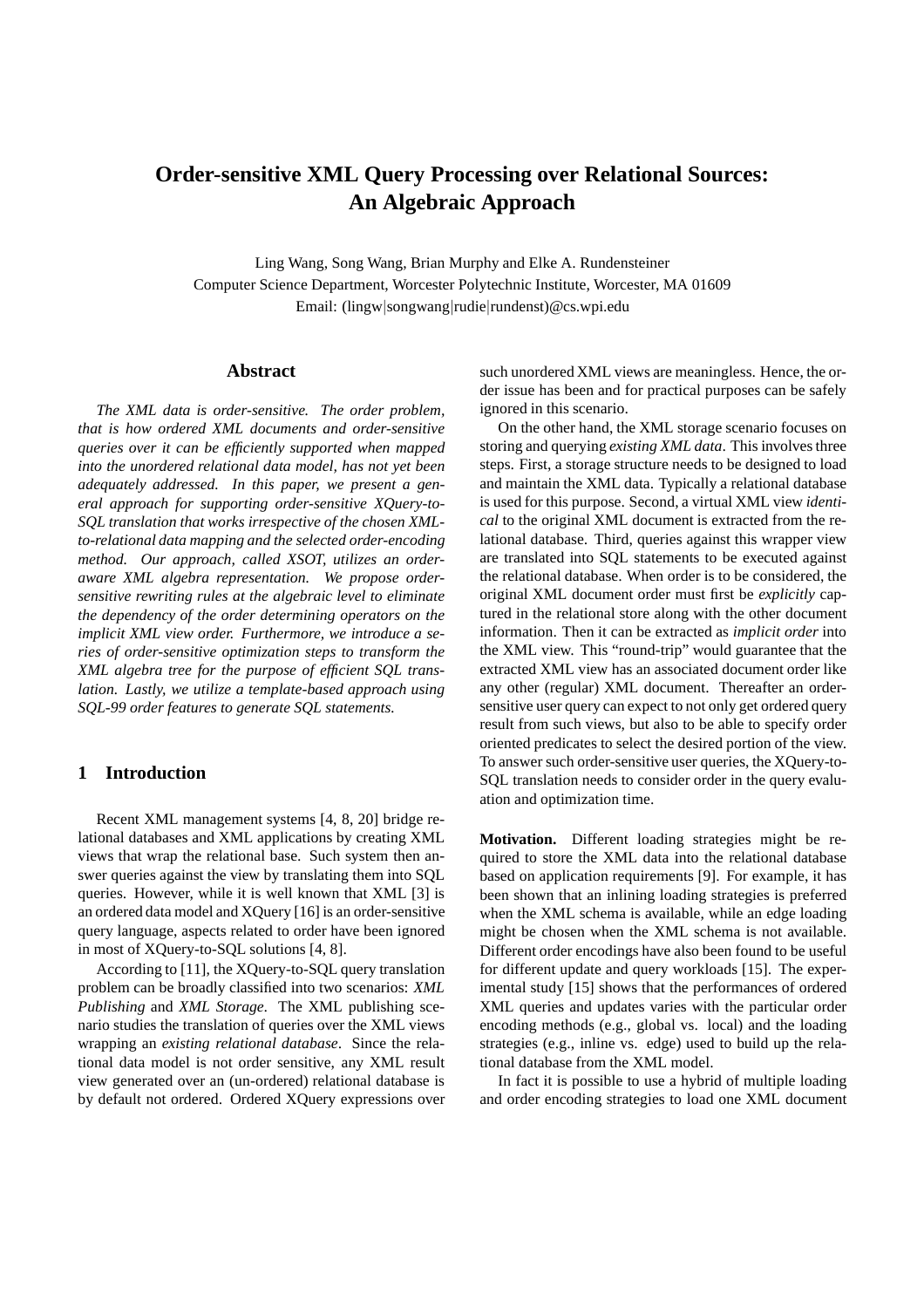and schema into the relational database, especially for the purpose of speeding up certain heavily used user queries and updates. For example, in a music database application, most users will query their favorite band's information, while the administrator may frequently insert or delete the songs of all bands. One good design may be to order the bands by global order to facilitate fast retrieval, but encode their songs using Dewey order to optimize performance for this heavy update workload [15]. Moreover, the situation may arise when we want to integrate information from two different XML documents, where one may have been loaded using inline loading with Dewey order encoding versus the second document had been loaded using a different loading and encoding strategy.

It is obvious that hard-coding XQuery processing engine for one fixed order-encoding and loading combination is not practical. Developing an array of many different mapping and encoding specific query optimization and translation algorithms as done in [15] also not manageable in practical. There is clearly a need to develop one *general* XQueryto-SQL translation approach handling any existing flexible encoding and loading strategies as well as possible future ones. This is exactly the focus of our work.

Utilizing both XQuery and relational technologies in harmony within the context of order handling can be a difficult task for two reasons. One, besides the document order, the user XQuery may impose new order on the XML query result through explicit  $OrderBy$  clauses as well as through the structure of the *nested* FLOWR expressions of the user query. The query result reflects in an interrelated manner both the implicit *XML document order* and the order explicitly imposed by the *XQuery* expression [16]. Both order aspects have to be taken care of in the XQueryto-SQL translation. Two, recent XML-relational systems [4, 8] push as much as possible of the query execution into the SQL engine, while leaving only construction operations (Taggers) for extraction to the middle-ware system. When we consider order in SQL translation, the question arises whether we indeed want to push all order operations down into the relational engine. Due to the fact that the nested SQL syntax destroys the order, translating as much as possible computation into SQL might force the engine to perform extra explicit sorting. As we will show, such redundant sorting may cause the generated SQL statement to become highly inefficient.

**XSOT Approach.** The XQuery-to-SQL Order-sensitive Translation (**XSOT**) approach presented in this paper is the first general order-handling approach that tackles the above challenges. Being built on top of the the *Rainbow* XML Query Engine [20], XSOT uses an XML algebra tree (XAT) as internal representation of both the view and user queries as well as their composition. A series of order-aware algebra equivalence rules, classified as *order explicit* rules and *SQL-oriented XAT rewrite* rules, are used to optimize the composed XAT for subsequent efficient SQL generation. An SQL translation algorithm then converts the optimized XAT into SQL statements (to be evaluated by the underlying relational engine) and construction operators (to be executed by the *Rainbow* XQuery engine). We have conducted several experiments to verify the feasibility and generality of our XSOT approach.

Our XSOT approach is *general* in the sense that the SQL translation techniques are independent of the loading and encoding strategies used to build the relational database. The reason of this independence is that the *view query* and the *order-code comparison functions* "encapsulate" both the order-encoding and the data loading diversity. Our XSOT framework is thus able to re-apply the techniques from the XML publishing scenario in this XML storage scenario, in particular query composition and optimization. It is *efficient* since most computation intensive operations (such as *OrderBy*) can be pushed down to the relational engine, while only a few operators, which can be evaluated efficiently, remain for the XQuery native engine.

**Contributions.** (1) We propose a general framework for XQuery-to-SQL order-sensitive translation (XSOT) approach. (2) We extend the XML algebra tree (XAT) in [20] to support the order-sensitive XQuery semantics. (3) We present SOL-oriented order-sensitive XAT optimization techniques. (4) We propose efficient order SQL statements generation and optimization techniques. (5) We have implemented our XSOT approach using the Rainbow XQuery Engine [20]. (6) Experiments are shown to verify the generality and to assess the SQL translation performance in different order-encoding and XML loading scenarios.

**Outline.** Section 2 introduces our XSOT system framework and necessary background in particular the XQuery algebra representation. Order preserving loading strategies and order sensitive XQuery examples are described in Section 3. Section 4 discusses the optimization techniques for order-sensitive SQL translation. The translation algorithm is presented in Section 5. Section 6 provides experimental studies. Section 7 reviews the related work while Section 8 provides the conclusions.

### **2 The XSOT Framework**

As shown in Fig. 1, the architecture of XSOT includes two core subsystems, namely an order-preserving XML *Mapping Manager* and an order-sensitive *XQuery Engine*. First, the order-preserving XML *Mapping Manager* maps the original XML documents with their corresponding schemas when available (e.g., Fig. 2) into the relational storage. We embed the XML document order encoding techniques [15] into the loading strategies [6] and lossless-ly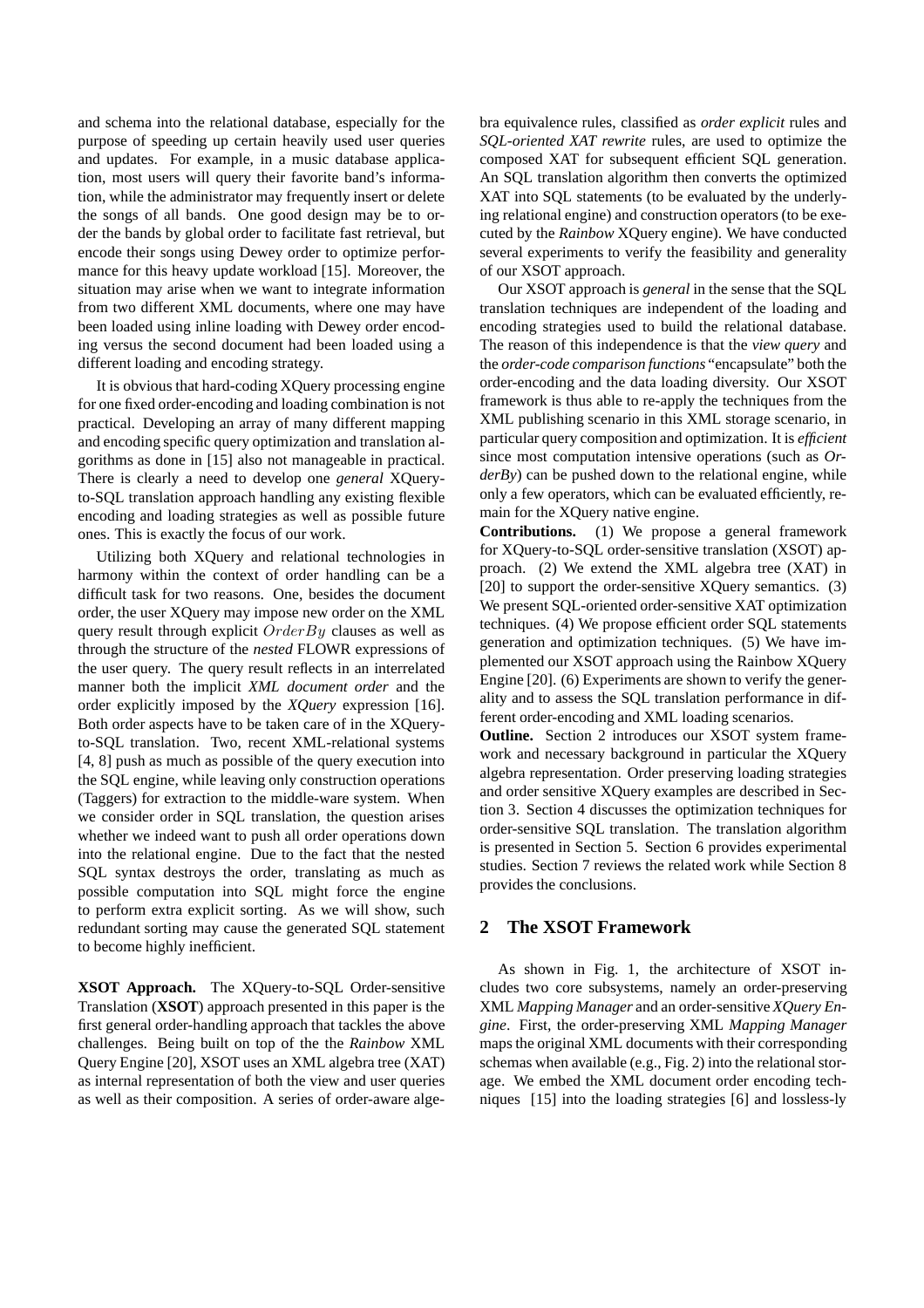load XML document into the relational back-end. Losslessly loading here means that the identical XML document can be extracted back out. Fig. 3(a) shows the result for the local-order inline loading.

Second, the Rainbow XQuery engine is extended to support order-sensitive XQuery-to-SQL translation. A virtual *default XML view* extracted from the relational tables is automatically computed by the system. This default view corresponds to a one-to-one mapping between the hierarchical XML model and the flat relational data model. The database administrator then writes a *view query* over the default XML view. The view can be ordered appropriately based on the explicitly captured XML document order. Fig. 3(b) depicts the view query expressed in the XQuery language. It is used to reconstruct a view identical to the original XML document (Fig. 2) from the inlined relational database. The *order code comparison* function defined by the database administrator is used to compare two order codes. It thus hides the diversity between different order-encoding strategies from users.



**Figure 1. The Architecture of XSOT**



**Figure 2. XML Schema and Document**

To access the data, a user formulates a *user query* over the XML view. The Rainbow *XAT generator* represents both the view query and the user query as *XML Algebra Trees* (XAT), named *view XAT* and *user XAT* respectively. Particularly, order specific operators, such as the *OrderBy* operator and the *Position* function operator, are utilized to represent the order operations. *View Composer* then combines the two XATs into one *composed XAT* by replacing all leaf nodes of the user XAT with the view XAT [4, 21].

The *XAT Optimizer* optimizes this composed XAT with order in consideration. This includes a query *decorrelation* step to replace the costly nesting FOR operator [18, 19] and several optimization rules. We focus in particular on the addition of the order rewrite rules as described in Section 4.

The *optimized XAT* can be conceptually divided into the top XML construction portion and the bottom computation portion. The *SQL generator* translates the bottom portion into SQL using the order-based SQL template using the algorithms shown in Section 5. The generated order-sensitive SQL queries are sent to the relational engine. The *XML generator* takes the SQL query result and publishes it as the final XML query result to the application user.

#### **3 Order-sensitive XML Algebra Tree**

**Rainbow XML Algebra Tree.** Given that to date no standard XML algebra for query processing purposes has emerged, we will work here with the XML algebra named **XAT** [22] to represent the XQuery expression in the Rainbow query engine [20]. Fig. 5 depicts the correlated XAT representation for the view query (Fig. 3(b)).

The intermediate data model for the XAT algebra is a table model named *XAT table*. An **XAT table** R is an ordersensitive table of tuples  $t_j$  (e.g.,  $t_j \in R$ ), where the column names represent either a variable binding from the user or view XQuery, e.g., \$record from Figure 4, or an internally generated variable name, e.g.,  $\&col_1$ . Each cell  $c_{ij}$  in a tuple can store an XML node or a sequence of nodes.

Typically, an XAT operator takes as input one or more XAT tables and produces an XAT table as output. In general, an XAT operator is denoted as  $op_{in}^{out}(s)$ , where op is the operator symbol, in represents the input parameters,  $out$ the newly produced output column and  $s$  the input source $(s)$ for that operator. The XAT operators are classified into two general categories: *XML operators* and *XAT SQL operators*. Here we restrict our discussion to the core subset of the XAT algebra operators [22].

XAT SQL operators correspond to the relational complete subset of the XAT algebra. They include Select  $\sigma_c(R)$ , CartesianProduct  $\times (R, P)$ , ThetaJoin  $\mathbb{M}_c$  $(R, P)$ , LeftOuterJoin  $\overset{\circ}{\bowtie}_{L_{\mathcal{C}}}(R, P)$ , Distinct  $\delta(R)$ , GroupBy  $\gamma_{col[1..n]}(R, func)$  and OrderBy  $\tau_{col[1..n]}(R)$ , where  $R$  and  $P$  denote XAT tables. Those operators are equivalent to their relational counterparts, with the additional requirements that the order among the tuples in the input XAT table(s) is reflected in the order among the tuples in the output XAT table. For example, in the output XAT table of Select, the relative order between each pair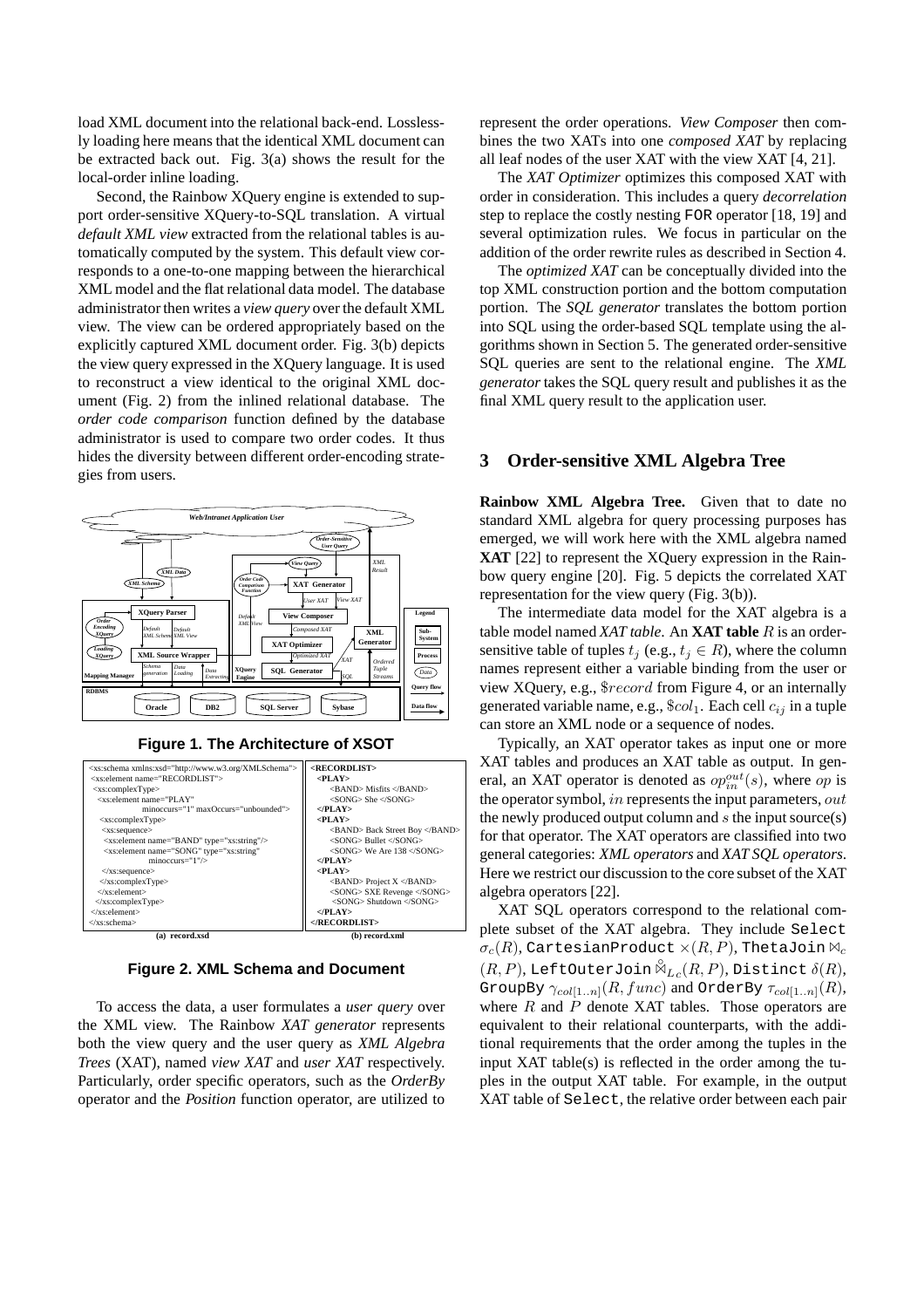

**Figure 3. (a) Relational Database from Inlining Loading with Local-Order and (b) View Query over Fig.(a)**

| $<$ RESULT>                            | $<$ RESULT>     |
|----------------------------------------|-----------------|
| FOR \$record in document("record.xml") | $<$ SONG $>$    |
| <b>RETURN</b>                          | We are 138      |
| $<$ SONG $>$                           | Shutdown        |
| \$record/PLAY/SONG[2]/text()           | $\langle$ SONG> |
| $<$ SONG>                              | $<$ /RESULT>    |
| $\langle$ RESULT>                      |                 |

**Figure 4. An Order-sensitive Query and Query Result Example**

of tuples corresponds to the relative order between those two tuples in its input XAT table. The OrderBy operator, however, orders the tuples by the values in the columns given as argument.

The XML operators, used to represent the XML specific operations, are defined below. Source  $S_{xmlDoc}^{col'}$  is always a leaf operator in an algebra tree. It takes the XML document xmlDoc as input and outputs an XAT table with a single column *col'* and a single tuple  $tout_1 = (c_{11})$ , where the cell  $c_{11}$  contains the entire XML document.

Navigate  $\phi^{col'}_{col,path}(R)$  unnests the elementsubelement relationship. For each tuple  $tin<sub>i</sub>$  from the input XAT table  $R$ , it creates a sequence of  $m$  output tuples  $\text{tout}_{j}^{(l)}$ , where  $1 \leq l \leq m$ ,  $m = |\text{tin}_{j}[\text{col}]/\text{path}|$ ,  $tout_j^{(l)}[col'] = (tin_j[col]/path)[l].$ 

Combine  $C_{col}(R)$  groups the content of all cells corresponding to *col* into one sequence (with duplicates). Given the input R with m tuples  $\lim_{j \to \infty} 1 \leq j \leq m$ , Combine outputs one tuple  $tout = (c)$ , where  $tout[col] = c =$  $\overset{\circ}{\biguplus}_{j=1}^{\vec{m}}tin_j[col].$ 

Tagger  $\; T^{col}_{p}(R)$  constructs new XML nodes by applying the tagging pattern  $p$  to each input tuple. A pattern  $p$  is a template of a valid XML fragment [3] with parameters being column names, e.g.,  $\langle result > col \langle result > .$  For each tuple  $tin_j$  from R, it creates one output tuple  $tout_j$ , where  $tout_i[col]$  contains the constructed XML node obtained by evaluating the pattern  $p$  for the values in  $tin_j$ .

**XAT Order Extension.** The order-sensitive user XQueries include Position and Range predicates [15].



**Fig. 3 (b)**

The basic XML algebra needs to be extended. A new operator named Position function is added for this purpose. The Position  $POS_{col}^{col'}(R)$  function appends a new column  $col'$  to the input XAT table  $R$  to represent the relative positions of its tuples ordered by col. Fig. 6 depicts the correlated XAT for the user query in Fig. 4.

Since the user query XAT is defined over the view instead of the relational database, it needs to be composed with the view query to be evaluated over the relational data. A *Composed XAT* (Figure 7) is thus generated by replacing the Source node in the decorrelated user XAT with the decorrelated view XAT. For keeping correct order semantics of XAT through the decorrelation procedure, a set of order-sensitive decorrelation rules is used [19]. For example, the OrderBy operator in the inner query tree has to be grouped on its context, namely the outer FOR binding. For details please refer to [19].

### **4 XAT Optimization with Order**

### **4.1 Order Dictionary**

The operators in XAT can be classified as either order-determining or non-order-determining. An *orderdetermining XAT operator* imposes a new order on the output (e.g., OrderBy). A *non-order-determining XAT operator* just preserves and propagates order through. As identified by the thick-lined nodes in Figure 7, the orderdetermining XAT in the user XAT query tree includes the Position function and its context node GroupBy.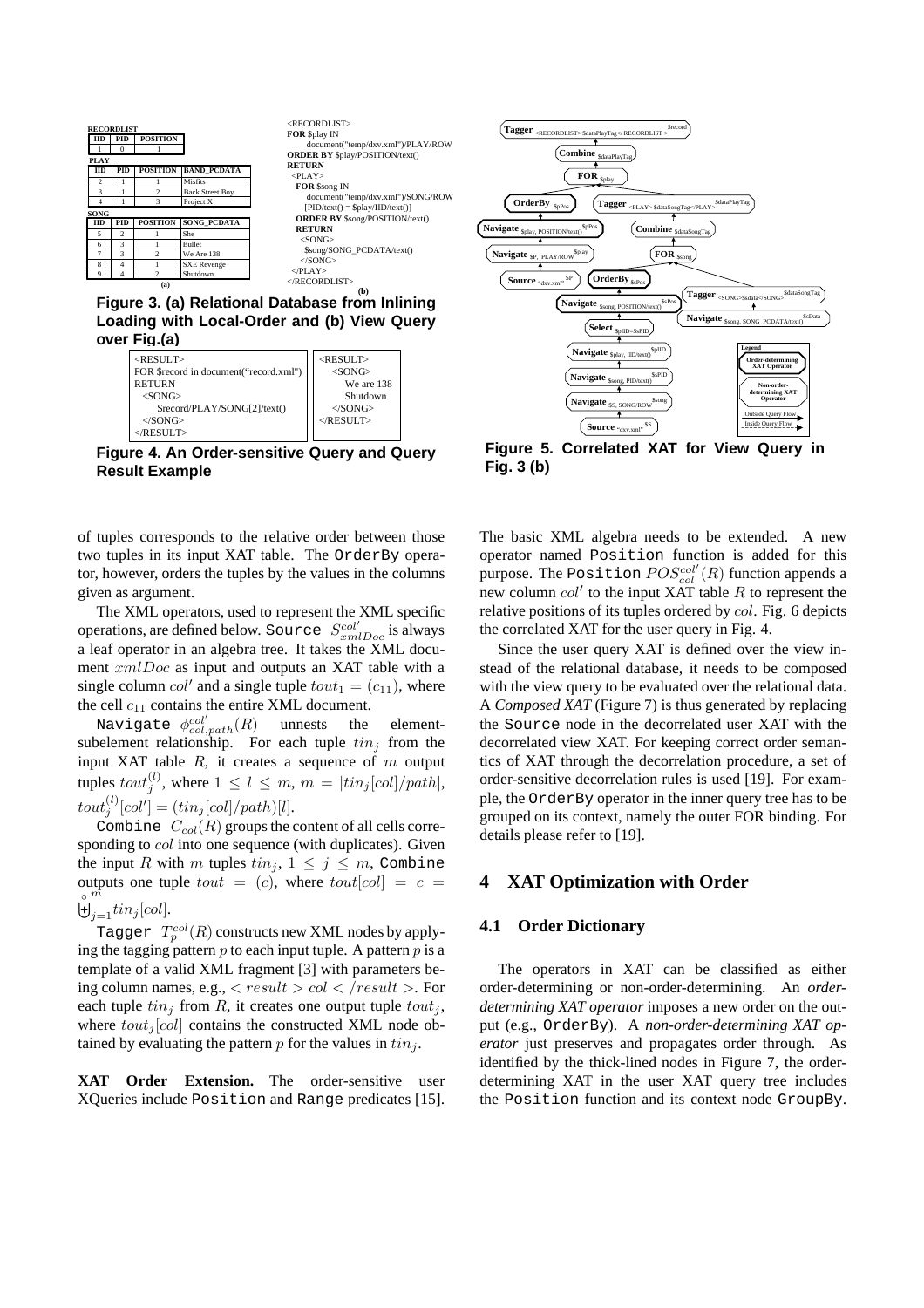

**in Fig. 4**

**Figure 7. XAT Composing View Query with User Query**

While in the view portion, it includes the OrderBy and its context nodes (here GroupBy).

In a view defined by a FLWOR expression, the order of the view elements is determined by the "OrderBy" clauses. For example, in Fig. 3, the order of the result structure "PLAY" is decided by the clause "OrderBy \$play/POSITION/text()". It thus in turn is decided by the order-determining XAT operators Navigate (node 3) and OrderBy (node 4) in Fig. 7 according to the view query.

However, this connection between the view order and order-determining operators in XAT is not captured by the view XAT itself. Thus a metadata table is created in parallel with the loading procedure to capture this connection, named the *Order Dictionary*.

| XML PATH             | <b>Order Code</b> |
|----------------------|-------------------|
| <b>RECORDLIST</b>    | NH L              |
| RECORDLIST/PLAY      | PLAY/ROW/POSITION |
| RECORDLIST/PLAY/BAND | PLAY/ROW/POSITION |
| RECORDLIST/PLAY/SONG | SONG/ROW/POSITION |

**Table 1. Order Dictionary for Relational Database in Fig. 3**

The *Order Dictionary* is a generic table that is suitable for any encoding strategies and loading methods. For example, Table 1 represents the Order Dictionary for the relational database in Fig. 3 The *XML Path* column stores the XPath of all XML elements in the view. For example, the full XML path is stored for the element "PLAY" as "RECORDLIST/PLAY". The *Order Code* column captures the order encoding XML path in the *default XML view* *(DXV)*, which refers to the relational column storing the order encoding values. Note that the first line of the Order Dictionary represents the root of the view. Since it is always a single XML element, we thus denote its order code as "NULL"(no order really matters here).

#### **4.2 Order-sensitive XAT Optimization**

The order-sensitive XAT optimization includes two steps. (1) *Order explicit step*. As we mentioned before, the user order-determining XAT depends on the order of the view, which is *implicit*. Eliminating this dependency will open more opportunities for optimization. In other words, we need to change the position and range function from filtering on the data column (by its implicit physical position) to filtering on the order code column (by its explicit order value). (2) The *SQL-oriented XAT optimization step* transforms the XAT tree for efficient order-preserving SQL translation. The purpose is to push as many as possible operators down to the bottom of the XAT tree, as long as they have the corresponding relational operations. The rewrite rules used here include the *Computation push-down*, *Order pull-up* and *OrderStep rewrite* rules. Fig. 9 depicts the final optimized XAT for our running example.

Step 1: Order Explicit. As a commonly used optimization technique [14, 20], the Tagger operators in the view query and the corresponding Navigate operators in the user query can always be canceled out as long as no operator "above" the Navigate uses the result generated by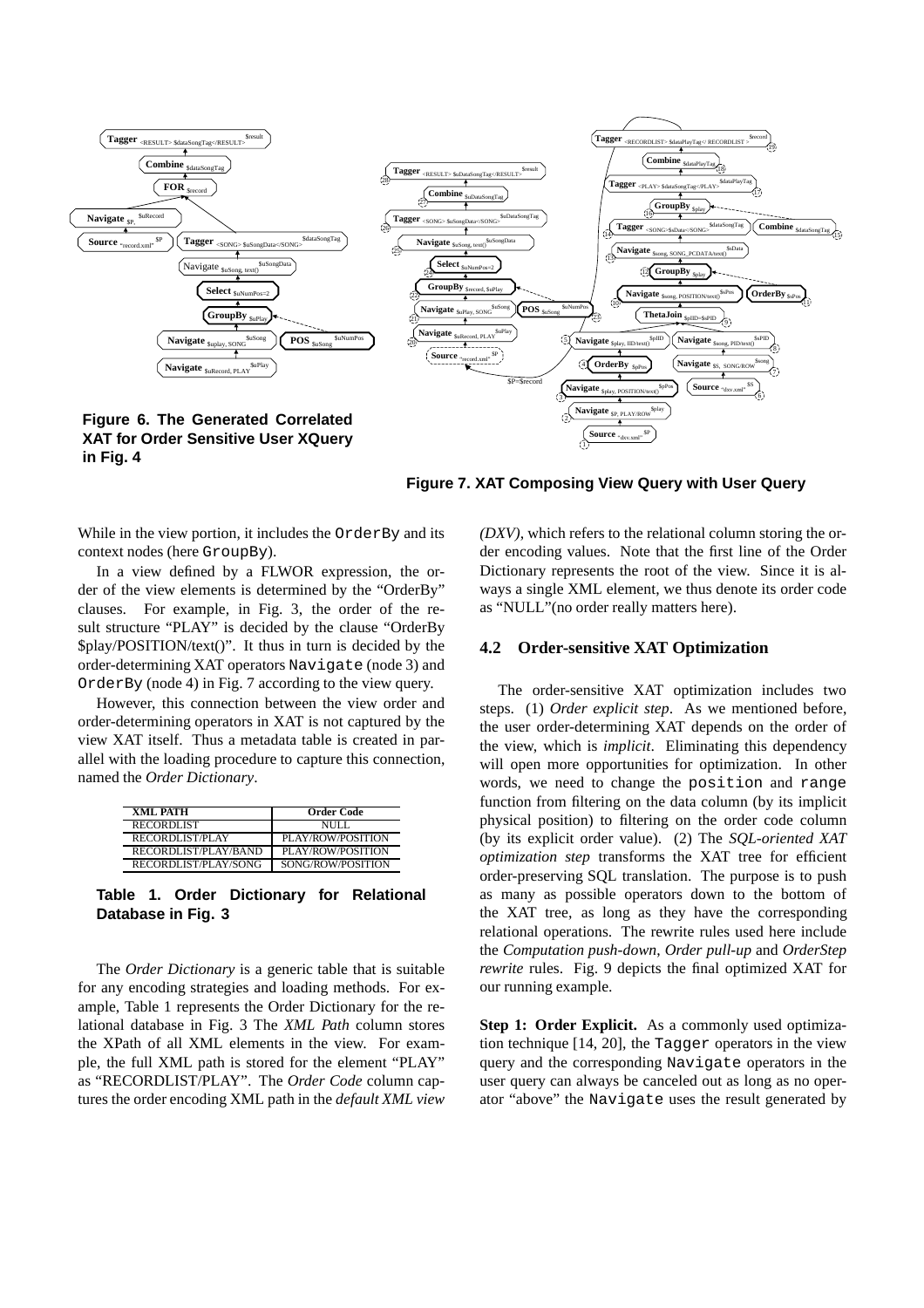

**Figure 8. Optimize XAT in Fig. 7 using Rewrite Rules**



**Figure 9. The XAT after Optimization**

the Tagger. However, the order-determining operators ( e.g., Position function) that appear in the user XAT depend on the implicit order of the Tagger result. In that case, the Tagger cannot be canceled since its result is required later. These non-cancelable Taggers in turn block further optimization such as the computation push-down. The *order explicit* rule given below is utilized to eliminate this dependency on the Tagger result, and to create more opportunities for future optimization.

Given an XAT T, let  $\hat{T}_U$  be the set of the orderdetermining operators in the user XAT, while  $\hat{\mathcal{T}}_V$  be the set of order-determining operators in the view XAT. Let  $O$  denote the Order Dictionary of  $T$  (Table 1). Two functions are used for our order explicit rewrite rules. Function *TraceVariableBinding(*\$*var, T)* returns the full XPATH p for a given variable binding \$var. For example, *TraceVariableBinding(*\$*uPlay,T)="RECORDLIST/PLAY"*. Another function *OrderCode(*\$*var, O)* returns the order code c for the given variable binding  $\$var$  from the Order Dictionary O. The function first uses *TraceVariableBinding(*\$*var,T)* to trace the binding XPath  $p$  for a given variable  $\$var$ .  $p$  is then used to look up the OrderCode in the Order Dictionary O. The OrderCode  $c$  of  $\$var$  is finally returned. For example, *OrderCode(*\$*ucol1, O)* = "PLAY/ROW/POSITION".

Fig. 8 shows the optimization for the composed XAT in Fig. 7 using the two order explicit rewrite rules below.

| <b>Rule 1: Partition Elimination Rewrite Rule.</b>                                                                                                                      |  |
|-------------------------------------------------------------------------------------------------------------------------------------------------------------------------|--|
| Let GroupBy <sub>\$col</sub> [1n](R, func) $\in T_U$ , where func = POS <sup>\$col</sup> <sup>'</sup> (R).<br>(OrderCode( $\text{\$col}_i$ , O)=NULL, $1 \le i \le n$ ) |  |
| $\Rightarrow$ GroupBy <sub>\$col[1n]</sub> (R, func) = GroupBy <sub>\$col[1(i-1),(i+1)n]</sub> (R, func).                                                               |  |

Rule 1 indicates that the partition on a column \$col, represented by  $GroupBy_{\$col}$  in the order-determining XAT, can be eliminated if the OrderCode of \$col is "NULL". Namely, there is no order inside \$*col*.

For example, since *TraceVariableBinding(*\$*record,T) = "RECORDLIST"* while *OrderCode(*\$*record,O) = NULL*, according to Rule 1,  $GroupBy_{\$record, \$uPlay}$  =  $GroupBy_{\$uPlay}$ . That is, the order partition on  $$record$ does not make any difference, since in our example it only includes a single collection, namely the whole view.

**Rule 2: Order Combination Rewrite Rule.** (i) Let  $POS_{\$col}^{\$col'}(R) \in \overset{\circ}{T}_{U}.(\exists \$var \in V,$  $OrderCode(\$col, O) = TraceVariable Binding(\$var, T)$  $\Rightarrow (POS_{\$col}^{\$col'}(R) = POS_{\$var}^{\$col'}(R)).$ (ii) Let  $GroupBy_{\$col}(\mathbb{R}, \text{func}) \in \overset{\circ}{T}_{U}$ .  $\exists \$var \in V$ , OrderCode(\$col,O) = TraceVariableBinding(\$var,T))  $\Rightarrow (GroupBy_{\$col}(\mathbb{R}, \text{func}) = GroupBy_{\$var}(\mathbb{R}, \text{func})).$ 

Rule 2 describes that the user order-determining XAT can be combined with the view order-determining XAT by replacing the user order column \$col with the view order column \$var, as long as the OrderCode of \$col and \$var are equal. As a result, the user order-determining operator does not depend on the implicit order of the view result, but on the explicit order-determining view XAT.

For instance, *OrderCode(*\$*uPlay,O)="PLAY/ROW/*  $POSITION$ ",  $TraceVariable Binding(\$play)$ =

"PLAY/ROW/POSITION". According to Rule 2, we thus have  $GroupBy_{\$uPlay}$ (R, func)= $GroupBy_{\${plau}}$ (R, func). That is the order of  $\frac{2\pi Play}{\pi}$  in the user XAT is decided by the order of \$play in the view XAT. Similarly, we have  $POS_{\$uSong}^{\$uNumPos}(R)=POS_{\$sPos}^{\$uNumPos}(R).$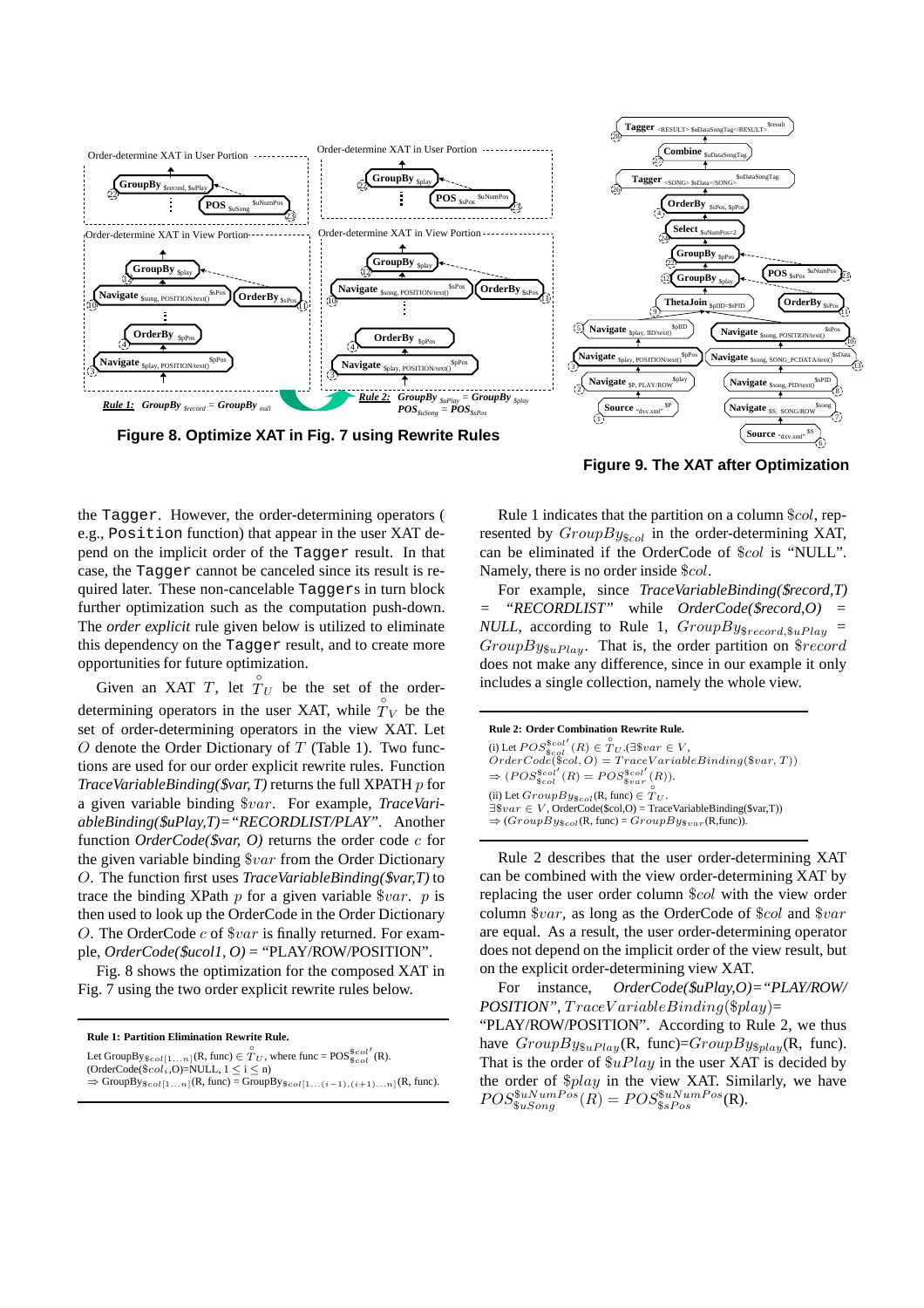**Step 2: SQL-Oriented XAT optimization.** After the order explicit step above, the order-determining user XAT no longer depends on the intermediate view result. Traditional SQL-oriented rewrite rules such as *Navigate-Tagger Cancel-Out* and *Computation Push-down* [14, 20, 21] can now be used to optimize the XAT and prepare the XAT for order-sensitive SQL-generation. The optimized XAT is shown in Fig. 9.

**OrderBy Pull-up.** One rule specific for the order-sensitive SQL translation is called *Order Pull-up*. The SQL-standard (SQL-99) implies order overwrite between nested SQL statements. That is, the sorting of the inner query result is not kept by the outer SQL statement. The OrderBy operation should thus appear in the translated nested SQL statements as late as possible to avoid expensive re-orderings. For this purpose we designed the *OrderBy Pull-up* rule to pull the OrderBy operator high up the XAT tree.

An OrderBy operator  $\tau_{in}$  can be pulled above an operator  $op_{in}^{out}$  as long as  $op$  is insensitive to the order of  $\tau_{in}$ 's result. Typically, the Position function is the only operator sensitive to the order. Thus as long as the Position function is not sensitive to the result of OrderBy, it can be pushed through the XAT as far up as possible.

To do this, we record the ordered information of each intermediate XAT Table according to the semantics of each operator. If the pulling up does not destroy the correct ordered information in the result XML, we call such OrderBy pulling up *safe*. Pullup can then be performed without loss of ordered semantics. More details about OrderBy pulling up in XAT tree can be found in [18].

For example, compare the composed XAT in Fig. 7, and the optimized XAT in Fig. 9 the Position function (Node 23) is affected by the order of the column  $$sPos$ within the partition over the column  $\wp Pos$ . It is not affected by the order of the column  $\frac{6}{9}P$  os. The OrderBy operator (Node 4) in Figure 7 can be pulled all the way up to the position shown in Fig. 9, since all the operators between the two positions are insensitive to the result of ordering on the column  $\frac{6}{9}Pos$ . However, the OrderBy operator (Node 11) with its context GroupBy (Node 12) cannot be pushed through Node 22.

**OrderStep Rewrite.** To make SQL translation straightforward, the XAT operators which map to the SQL ordertemplate are merged into one special operator, named OrderStep. An OrderStep  $\hat{OS}_{pcol[1...m],ocol[1...n]}^{col}$  operator takes two input parameters:  $pcol[1...m]$  is the set of partition columns, while  $$ocol[1...n]$  is the set of order columns. The output parameter is a column  $col'$  numbering the ordered output by some explicit ordering number.

In OrderStep rewrite, OrderStep operators are cre-

ated by merging the Position function with all its orderrelated nodes. This includes its context GroupBy node, the OrderBy operator generating the ordered tuples used by the Position function, and the context node of this OrderBy. In Fig. 10, the OrderStep operator (Node 29) merges Nodes 11, 12, 22 and 23 from Fig. 9. It partitions on the column  $\$\textit{pPos}$$ , orders on the column  $\$\textit{sPos}$$ and outputs the explicit ordering in column  $\frac{\text{E}}{w}NumPos$ . In the next section, we will discuss how the OrderStep operator is mapped to the SQL order template.

### **5 Order-based SQL Translation**

**Generating Order-sensitive SQL.** SQL generation is done in an incremental bottom-up tree traversal process. As an operator is visited, an appropriate SQL statement fragment is created. The order-determining operator is translated into SQL order clauses by applying the SQL order template introduced below. For the algorithm of generating SQL, please refer to [17].

To translate the order-determining operators into SQL fragments, an order-based template (Fig. 13) has been designed. Although the grammar adheres to Oracle's "ordered" query lingua, the templates can be easily adapted for other DBMS specific SQL versions.

One feature specific in SQL-99 is the analytical function  $row_number()$ . It creates integer values in the same fashion as the XAT Position function. The *over* method tells the analytical function what values to work with. The *PAR-TITIONBY* phrase creates groups or partitions as context on which the *ORDERBY* clauses is ordering. Not all queries require the partitioning clauses, indicated by the '?' at the end of the partition rule. More specifically, the partition clauses appear only if POS requires a GroupBy context operator.  $$pos\_func\_binding$  is the binding from the algebra tree. In our example, the *\$pos\_func\_binding* is \$sPos. This binding is then constrained by the *WHERE* clause. For example,  $\frac{\text{S}uNumPos}{\text{S}uNumPos}$ 

| <b>ORDERBY:</b>                             |
|---------------------------------------------|
| order by $<$ TONUMBER $>$   $<$ ELEMENT $>$ |
| <b>ELEMENT:</b> element name                |
| TONUMBER: to number( <element>)</element>   |
| TABLE: table name   TEMPLATE                |
|                                             |

#### **Figure 13. Grammar of Order Template**

The order template is filled when the OrderStep operator is encountered. Let  $OS_{[pcol_1,...,pcol_n],[ocol_1,...,ocol_n]}^{col'}$ . The corresponding SQL order fragment is: *"row number() over (PARTITION BY pcol<sub>1</sub>, ..., pcol<sub>n</sub> <i>ORDER by*  $ocol_{1}$ , ...,  $ocol_{n}$  *col*<sub>1</sub>, ...,  $ocol_{n}$  *col*<sup>m</sup>. For example, the Node 29 For example, the Node 29 (OrderStep) in Figure 10 is translated into the clauses *"row number() over (PARTITION BY pPos ORDER by sPos) uNumPos"*.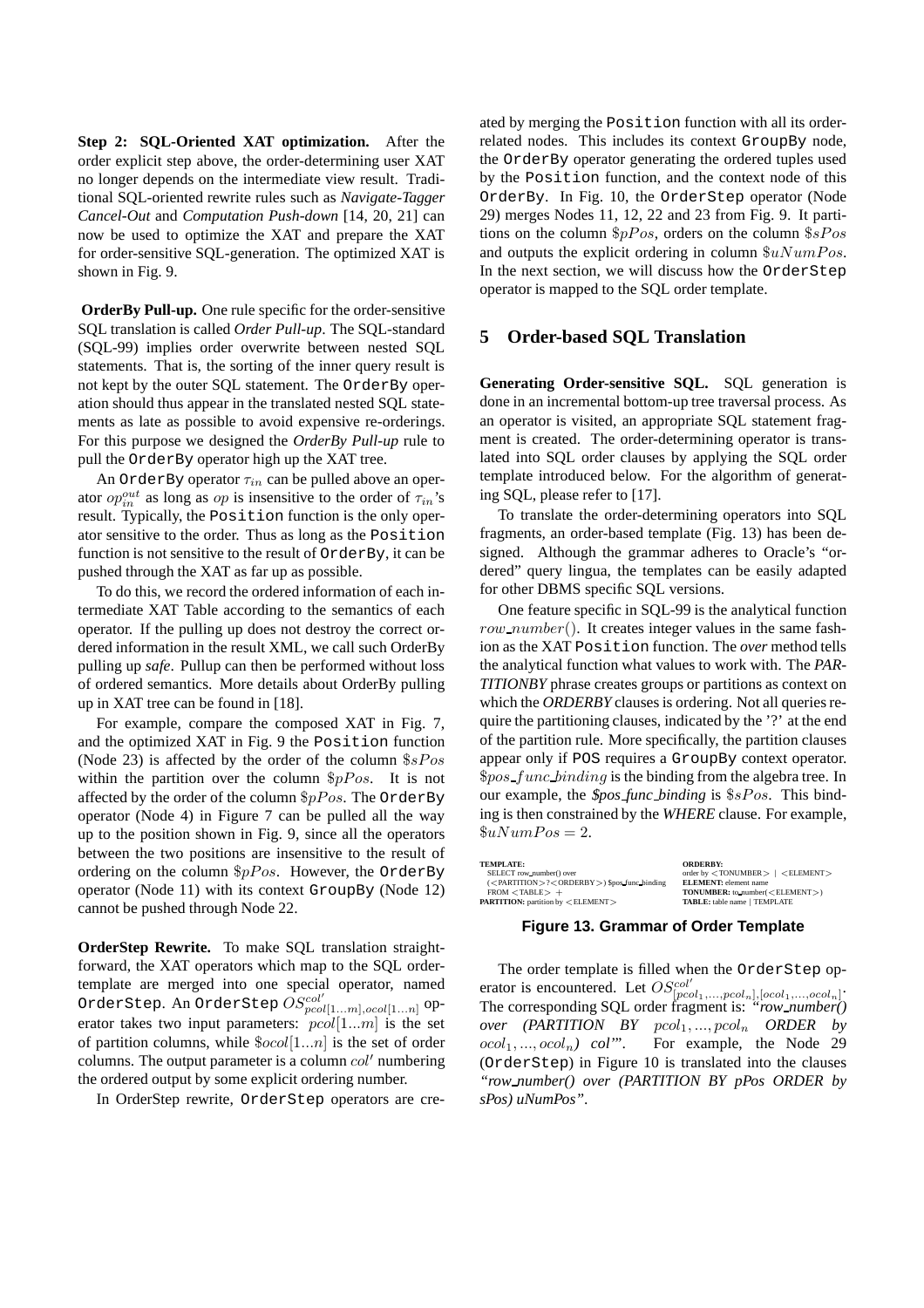

**Figure 10. The XAT after OrderStep Rewrite**

**Figure 11. Translated subquery for XAT in 10**

**Figure 12. Translate SQL for XAT in 11**

Note that our SQL generation algorithm does not rely on any specific loading or order-encoding. Unlike existing work in [15], it is not hard-coded but rather a general solution. In fact, there is only a rather small difference when the SQL statements are generated for the edge loading. For the interested readers, in [17], the XQuery-to-SQL translation procedure over an edge loaded relational database will be described. The similarity of the generated SQL statements confirms the generic nature of our solution.

**About Push-down Strategies.** For the relational engines that do not support the row number() function, the SQL generation can be stopped before the OrderStep, causing the other operators to be conducted in the middle-ware. Since the middle-ware operations can keep the ordered semantics of the input XAT Tables, the re-sorting can be avoided. Thus even if the query engine supports the SQL-99, not pushing the OrderStep into the relational engine may be preferred. Since the middle-ware is limited in memory and other resources, we limit the computing power of the middle-ware to the extent that such computation can be achieved by a single pass over the SQL query results. Based on this criterion, the two push down strategies are achievable by the middle-ware.

Without considering order, in general we try to push as much as possible computation into the relational engine to alleviate the workload and complexity of the middle-ware. At the same time, better performance is expected by pushing more into the relational engine. It is a quite different scenario when the order is considered. The SQL engine is not defined for order except the explicit sorting clause. We have to perform multiple sortings, which may even be repeated, during the SQL translation. For example, in the subquery  $Q2$  in Figure 12, a sorting on  $sPos$  is performed for the partition clause, while in the  $Q5$ , repeated sorting on  $sPos$  is performed again. For some cases, such repeated sorting will degrade the performance.

There are multiple choices for pushing computation to the relational engines considering order. None of them can always outperform others. There are some tradeoffs between them like the selectivity of the selection operator, network traffic cost, sorting cost and others. Based on these statistics, a better push down strategy can be chosen. We perform a comparison of these SQL translation strategies also in the experimental session.

**Discussion: Further Optimization of SQL.** To highlight the order related aspects of our approach, we choose to generate a single nested SQL statement. We note, however, that the *SilkRoute* [8] cost-based optimization for SQL translation could be fairly easily embedded into our XSOT framework and thus optimizing the generated SQL statement.

The SQL statements generated by our translation algorithm can be further optimized if some order encoding knowledge is assumed. For example, if the global order encoding is used, then the SQL statement in Fig. 12 can be optimized by ordering only on the column  $$sPos$ , instead of ordering on both  $\frac{6}{9}P$  os and  $\frac{6}{9}S$ . The reason is that the global order encoding of  $$sPos$  includes the order information of the  $\$pPos$ .

Assuming the SQL translation component is aware of the underlying relational schema and its constraints, the generated SQL can be further optimized. For example, the schema-specific SQL optimization [10] could be plugged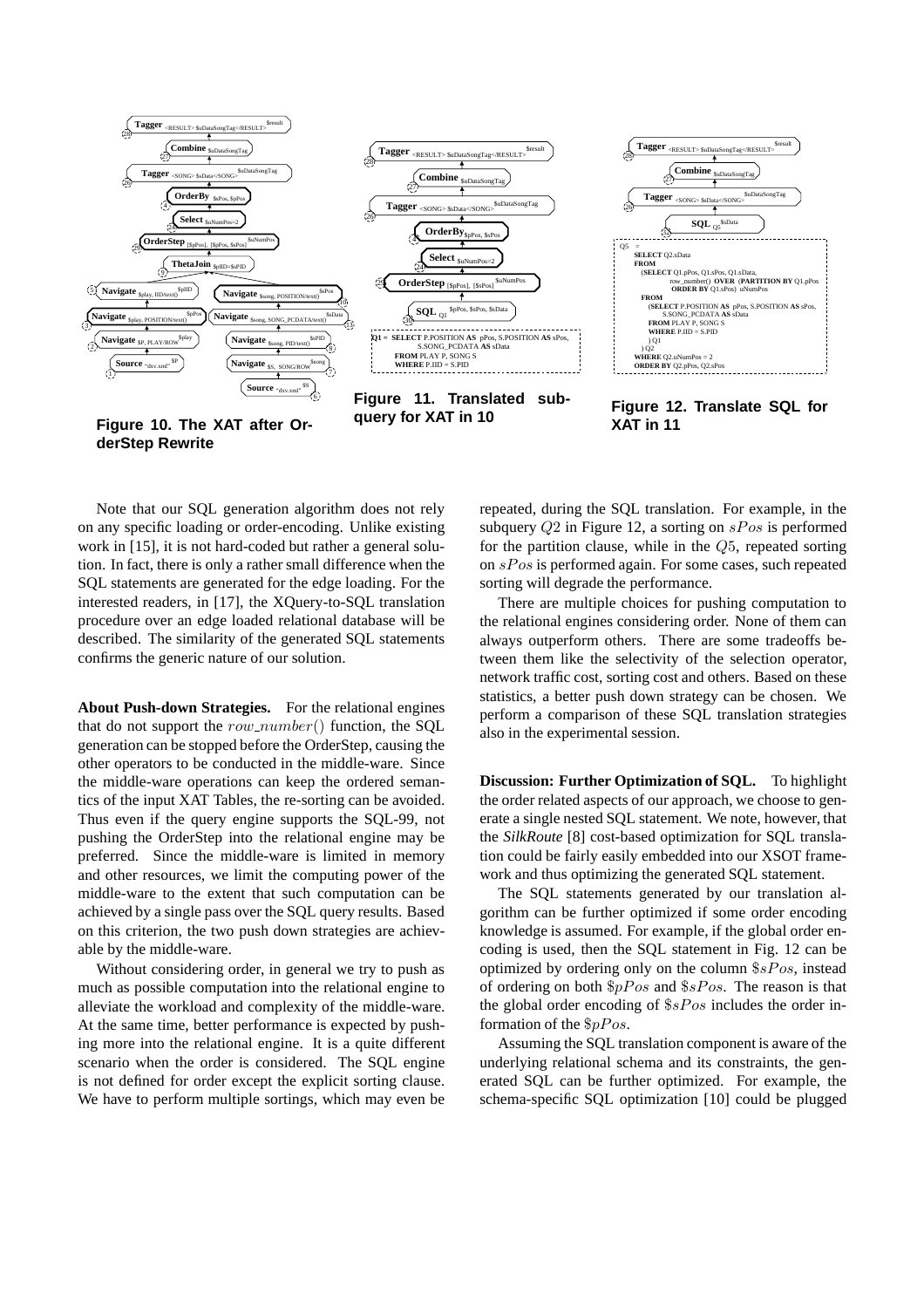into our XSOT framework.

### **6 Experimental Study**

The experiments were run on a UNIX machine with two PIII450M CPU processors and 512 Megs of RAM The XML data generated complies with the schema of Fig. 2(a) and includes 10000 PLAYs/file. The underlying relational database was loaded with the Inline and the Edge shredding and two different order encodings (global and local). The test queries are shown in Figure 14.

**On Pushing the OrderStep into SQL.** Different selectivities of the Select operator (Node 24 in Figure 11) will affect the network cost between the middle-ware and the database server. Different SQLs then will have different performance. In this experiment, we vary the condition of the Select operator to achieve various selectivities of the Select operator. The result is shown in Fig. 15.

In Fig. 15, deep pushing refers to the pushing of the OrderStep into the relational engine, and shallow pushing refers to not pushing the OrderStep into the relational engine. When the selectivity of the Select operator is low, these two pushing strategies perform similarly. When the selectivity is high (over 10%), the shallow pushing outperforms the deep pushing, since the cost of the repeated sorting in the deep pushing will be significant. This is an interesting observation, indicating that pushing as much as possible computation into relational engine may not always be preferable, when order processing is considered.

**On the Loading and Encoding Strategies.** Various loading strategies, such as *inline* and *edge*, are used in various scenarios to create various relational database structures. Edge is usually used when the schema is not available, while Inline is used in the schema-aware case. Even if the same order encoding strategy is used, the translated SQLs over these two databases differ as shown in Fig. 16. The SQL queries over the edge loaded database is typically more expensive than those over the inline loaded database. The edge loaded relational database requires self-Joins over one huge table, which is rather time consuming.

Different example queries depict preference for different order encoding strategies as shown by Fig. 16. Q1 and Q4 perform better in the inline loaded database using local encoding rather than using global encoding. The reason is they both require the several SONGs from each PLAY, which implicitly favors a local order. Two other queries (Q2 and Q5) require several SONGs from all PLAYs, which is easy for the globally ordered inline database. While Q3 and Q6 return all the SONGs belonging to particular PLAYs, which do not differ between different encodings.

**SQL Execution and XML Construction.** The output of the SQL operator (Node 32) is an *ordered* tuple stream. This ordered tuple stream serves as input for the remaining construction operators (Tagger and Combine). Total time refers to the time from the execution start until the result output, including SQL execution and construction. The comparison of the SQL execution time and the total time for all queries under the edge loading is shown in Figures 17 and 18. The SQL execution takes 70% of the total execution in our example cases.

### **7 Related Work**

Order as a key issue specific to the XML data model has not yet been addressed by any of those research projects [2, 4, 7, 8, 12] nor by any of the commercial systems [1, 5, 13].

[15] is one of the earliest works assessing the issue of order in the XML-to-SQL context. Three *order encoding methods* are utilized to encode XML order. Algorithms of translating ordered XPath expressions into SQL, one specific to each encoding and loading method, are proposed respectively. The performance of the ordered-encoding methods on a workload of ordered XML queries is also presented. However, each proposed algorithm is *dependent* on and *specific* to the loading and encoding strategy used to build the relational database to begin with. That is, (1) the knowledge of loading and encoding is required by the translation algorithm, and (2) different loading and encoding strategies require different translation algorithms. In addition, not only the translation strategies proposed but also the performance studies described concentrate on the correctness of XPATH translation and evaluation. The complexity of handling order-sensitive XQuery statements, nested or not nested, is not addressed.

Compared with their work, our XSOT approach is *independent* as it does not require any knowledge of the utilized loading strategy nor order encoding method. In other words, the gap between different loading and encoding strategies is naturally covered by the *view query* embedding this knowledge and the *order code comparison function* for each specific order encoding. It is also *generic* since the algebraic representation is used to represent the input XQuery. One single uniform translation algorithm serves for all combinations of existing encoding and loading strategies, even for the possibly new ones to be introduced in the future.

## **8 Conclusions**

In this paper, we propose an algebraic approach for order-sensitive XQuery processing over relational databases. Based on an XML algebra tree (XAT) to represent order-sensitive XQuery expressions, a series of orderrelated optimization steps for XQuery to SQL translation are proposed. Our approach now serves as a general solution for order-sensitive XQuery to SQL translation, which